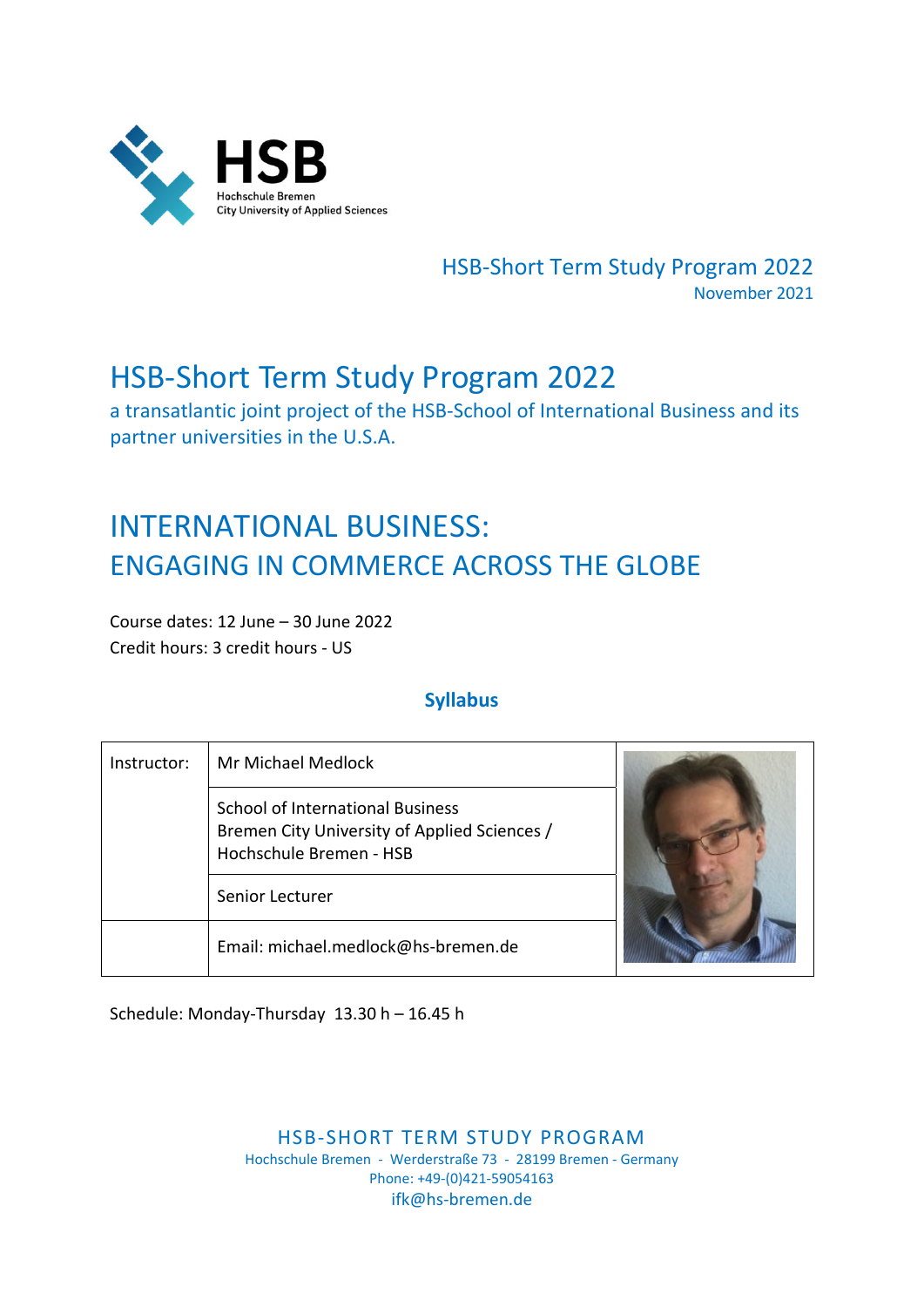

#### **Course Description:**

This course introduces students to the core concepts of doing business around the globe. Learners will explore the differences between nations to understand how firms can leverage these differences for competitive advantage. Participants will then move on to understand and develop strategies for market entry and running operations in foreign territories.

#### **Content:**

- Understanding the background and current state of globalization.
- Exploring differences between countries and how this affects economies and doing business with foreign firms. Students will examine these differences through the CAGE framework
	- Differences in culture
	- Differenced in administration –political economy
	- Differences in geography
	- Differences in the economy
- International trade theory and governmental trade policy
- Foreign exchange markets and how currencies impact business decisions
- Strategy development for international business with an emphasis on market entry strategies
- Selected functions in international business
	- Global production and outsources
	- Global marketing and research and development
	- Global human resources practices with an emphasis on managing the expatriation process

#### **Delivery:**

Learners will attend lectures organized around a seminar format. Students should expect to be active members of the discussions and presentations, both in a whole class setting and in small work groups. Typical tasks include:

- Case studies
- Problem solving
- Short explanatory essays
- Scenario simulations